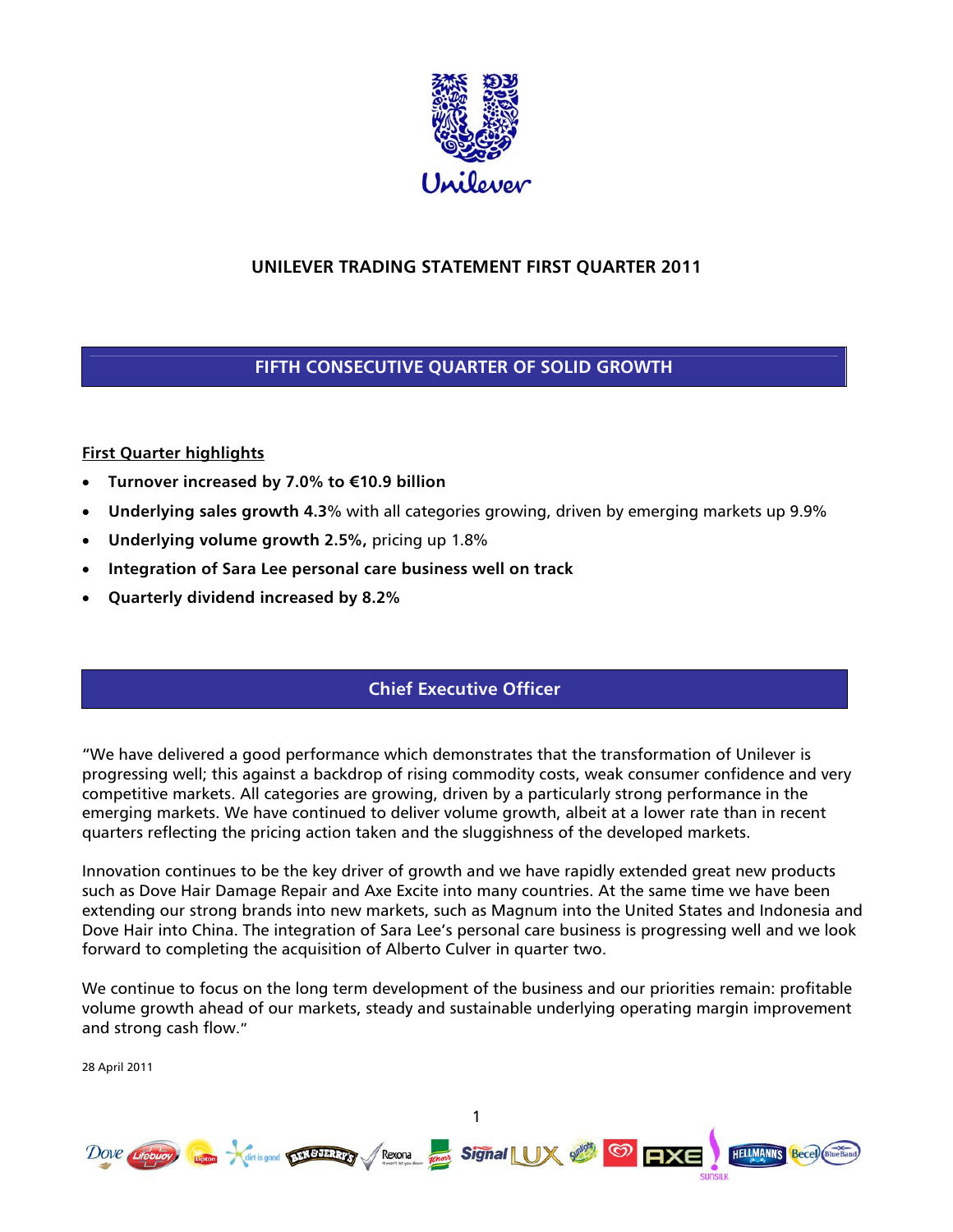|                              | <b>First Quarter 2011</b> |            |        |                |  |
|------------------------------|---------------------------|------------|--------|----------------|--|
| (unaudited)                  | Turnover                  | <b>USG</b> | Volume | Price          |  |
|                              | €m                        | $\%$       | $\%$   | $\%$           |  |
| <b>Unilever Total</b>        | 10,857                    | 4.3        | 2.5    | 1.8            |  |
| Personal Care                | 3,525                     | 5.3        | 3.9    | 1 <sup>3</sup> |  |
| Home Care                    | 2,013                     | 6.0        | 4.6    | 1.4            |  |
| Savoury, Dressings & Spreads | 3,382                     | 2.1        | (0.4)  | 2.6            |  |
| Ice Cream & Beverages        | 1,937                     | 4.7        | 3.2    | 1.5            |  |

# **Operational Review: Categories**

All categories delivered growth in the first quarter with positive price in response to rising commodity costs. Overall market growth across our categories was resilient, but as prices increased, market volume growth slowed and was particularly weak in the developed markets. We continue to focus on launching bigger and better innovations and rolling them out more quickly. For example, Dove Men+Care and Dove Nutrium shower gel are both now in more than 30 markets and Lifebuoy is in 34 markets.

### **Personal Care**

Deodorants continues to grow strongly and is gaining share. Performance was particularly strong in Dove, in both male and female, and especially in Latin America where growth was broad-based across brands and countries. The new Axe variant Excite has made a promising start, whilst the new Rexona for Women with MotionSense technology has been launched and, by the end of the year, will be in around 30 markets.

Skin cleansing made good progress through Dove Nutrium moisture and Dove Men+Care which was extended to the Australasian and Nordic markets. Lifebuoy delivered another quarter of double digit growth with new market entries, new communication materials and improved product quality. Vaseline has been launched in Turkey. Pond's Gold Radiance in Face care is performing well where it has been introduced in Asia.

In Hair, we saw resilient performances in the Americas and Asia, with strong progress in China. A new product range for dry and frizzy hair under the Dove Nourishing Oil brand shows early promise in the United States. Dove Hair Damage Repair continues to make good progress with recent entries in Japan and Indonesia. Sunsilk performance is more mixed but was notably strong in Italy and Greece.

Oral care made a good start to the year with White Now continuing to drive growth and Signal Sensitive Expert receiving a positive reception in France. Closeup Firefreeze has been launched in India with a unique dual sensation formulation which fights the germs that cause bad breath and gives long-lasting freshness.

#### **Home Care**

Laundry delivered strong growth, driven by both volume and increased pricing. Our liquids detergents performed well in South East Asia, particularly in China and Indonesia. We continue to extend our presence in fabric conditioners with the recent launch in the Philippines exceeding our expectations and Comfort now entering Sri Lanka.

Household cleaners continued to grow as we take our power brands into new markets. Building on 2010, we launched Cif in the Philippines and Algeria, whilst Domestos was launched in Indonesia and our cleaning and hygiene platform was extended under the Glorix brand in Russia. The Pureit product to provide safe drinking water continues to expand and we have recently launched in new markets including Brazil and Mexico.

#### **Savoury, Dressings & Spreads**

All the sub-categories within savoury, dressings and spreads delivered sales growth on the back of strong innovations and increasing price. Savoury growth was driven by Knorr jelly bouillon and Knorr baking bags, successfully launched in Brazil and growing well in Europe. The mild winter held back sales of soups in Europe whilst PF Chang's restaurant quality frozen meals continue to do well in the United States. Dressings grew through the successful campaign to inspire new uses of mayonnaise.

2 <mark>ම <sub>FXE</sub></mark> DOVE Lifebuoy, Expton dirt is good ELACJERRY Signal | | Rexona **ELLMANN'S**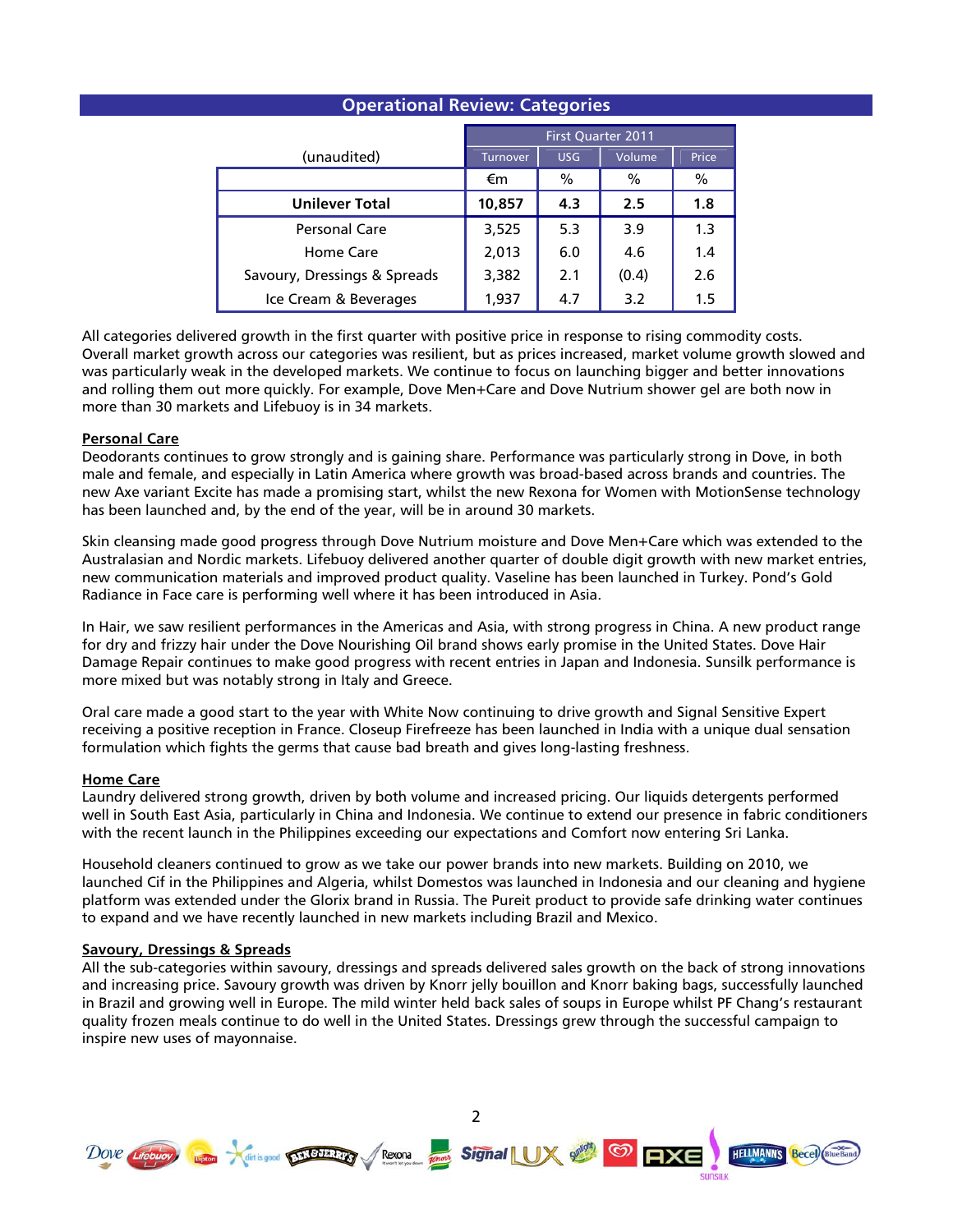Rising commodity costs, especially in Spreads, required higher pricing which led to negative volumes in the quarter. However we have a strong programme of innovation, for example the launch of Flora Cuisine liquid margarine in the UK, with more to come as we improve the quality and taste of our products.

## **Ice Cream and Beverages**

Ice Cream growth was strong, reflecting another good performance in the emerging markets. Magnum is growing quickly, driven by the launches in the United States and Indonesia. Cornetto is also doing well, particularly in Asia with a strong performance in China. Fruttare has been introduced in Australasia.

Tea grew on the back of a strong performance in South Asia, good share gains in the UK and the early success of the Lipton pyramid Green and White teas in Western Europe and Russia. AdeS soy drinks continue to deliver rapid growth in Latin America supported by new flavours, packaging and communication. Soy drinks have been launched in India with good initial results.

| <b>Operational Review: Regions</b> |                           |            |         |       |
|------------------------------------|---------------------------|------------|---------|-------|
|                                    | <b>First Quarter 2011</b> |            |         |       |
| (unaudited)                        | <b>Turnover</b>           | <b>USG</b> | Volume, | Price |
|                                    | €m                        | $\%$       | $\%$    | $\%$  |
| Unilever Total                     | 10,857                    | 4.3        | 2.5     | 1.8   |
| Asia Africa CEE                    | 4,540                     | 8.9        | 6.9     | 1.9   |
| Americas                           | 3,585                     | 4.1        | 1.3     | 2.8   |
| Western Europe                     | 2,732                     | (2.7)      | (2.8)   | 0.1   |

## **Asia Africa CEE**

Our business delivered strong volume-led growth complemented by positive price. Performance in Asia and Africa Middle East was resilient despite the heightened volatility in the region, testimony to the strength of our business. Growth in Central and Eastern Europe was weaker reflecting the sluggish markets and the timing of our in-market activities. The rollout of the regional IT platform continues with successful implementations in Vietnam and North Africa and the next group of countries planned to go live at the end of quarter two. The Customer Innovation and Insight Centres in Singapore and Shanghai are fully operational and part of the global network which ensures rapid transfer of best practice.

### **Americas**

North America underlying sales growth was slightly negative reflecting the impact of taking price increases in foods categories which led to some short term volume reductions. HPC continues to grow, driven by Deodorants and Hair. Latin America delivered double digit growth with particular strength in Argentina, Chile and Mexico. Work to complete the integrated regional supply chain is well-advanced. The steps to achieve regulatory approvals for the acquisition of Alberto Culver are proceeding and integration planning is well-advanced. We have announced the acquisition Colgate Palmolive's laundry business in Colombia, which remains subject to regulatory approvals. The disposal of our Brazilian consumer tomato products business was completed on  $1<sup>st</sup>$  March.

### **Western Europe**

Underlying sales growth was negative, all driven by volume. Whilst the UK and France were resilient in difficult circumstances, the southern European markets were weaker and Germany was constrained by a weak performance in savoury and spreads. The Tea category performed well on the back of strong growth in the UK. The integration of Sara Lee's personal care brands is progressing well with the majority of countries transitioned to Unilever's operations, further improving the overall European business mix.

# **Outlook**

Our priorities remain: to deliver profitable volume growth ahead of our markets, steady and sustainable underlying operating margin improvement and strong cash flow. We will continue to invest in our brands and will ensure that they are fully competitive and being managed for the long term.

The markets for our input materials remain volatile. As a result of the continued rise in crude oil, we now expect the impact of commodity cost inflation to be around 500-550bps of turnover in 2011. This is leading to further upward

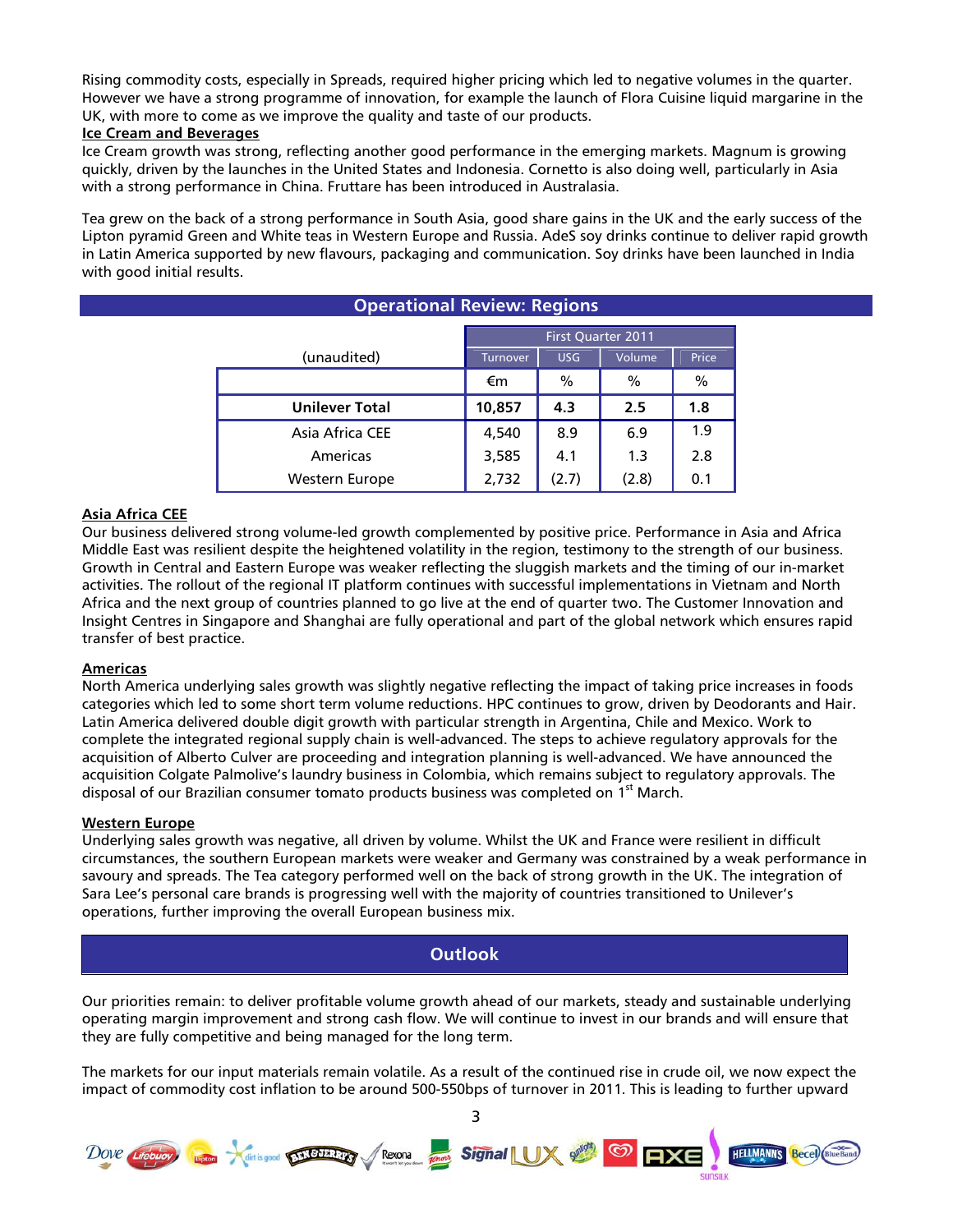pressure on prices. At the same time we have accelerated our cost reduction programmes and we now expect the full year savings to be around €1.3 billion. Price increases are lagging cost increases and this means that we expect the movement in underlying operating margin to be down in the first half before improving in the second half of 2011.

## **Additional Information**

#### **FINANCIAL POSITION**

During the quarter we issued new debt in the form of our first ever Renmimbi-denominated bond and US\$1.5 billion of US bonds split between 5 and 10 year maturities. There has been no material change to the financial position of the company since the published 2010 financial statements.

#### **DIVIDENDS**

The Boards have declared a quarterly interim dividend for Q1 2011 at the following rates which are equivalent in value at the rate of exchange applied under the terms of the Equalisation Agreement between the two companies:

| Per Unilever N.V. ordinary share:             | € 0.2250    |
|-----------------------------------------------|-------------|
| Per Unilever PLC ordinary share:              | £ 0.1996    |
| Per Unilever N.V. New York share:             | US\$ 0.3289 |
| Per Unilever PLC American Depositary Receipt: | US\$ 0.3289 |

The quarterly interim dividends have been determined in euros and converted into equivalent sterling and US dollar amounts using exchange rates issued by the European Central Bank on 26 April 2011.

The quarterly interim dividends will be payable as from 15 June 2011, to shareholders registered at close of business on 13 May 2011. The Unilever N.V. ordinary shares, the Unilever PLC ordinary shares, the NV New York shares of Unilever N.V. and the American Depositary Receipts of Unilever PLC will go ex-dividend on 11 May 2011.

US dollar checks for the quarterly interim dividend will be mailed on 14 June 2011, to holders of record at the close of business on 13 May 2011. In the case of the NV New York shares, Netherlands withholding tax will be deducted.

#### **COMPETITION INVESTIGATIONS**

Unilever is involved in a number of ongoing investigations by national competition authorities in a number of European countries including Greece, France, the Netherlands and Belgium. These investigations are at various stages and concern a variety of product markets. Provisions have been made to the extent appropriate.

It is Unilever's policy to co-operate fully with the competition authorities in the context of all ongoing investigations. In addition, Unilever reinforces and enhances its internal competition law compliance procedures on an ongoing basis.



4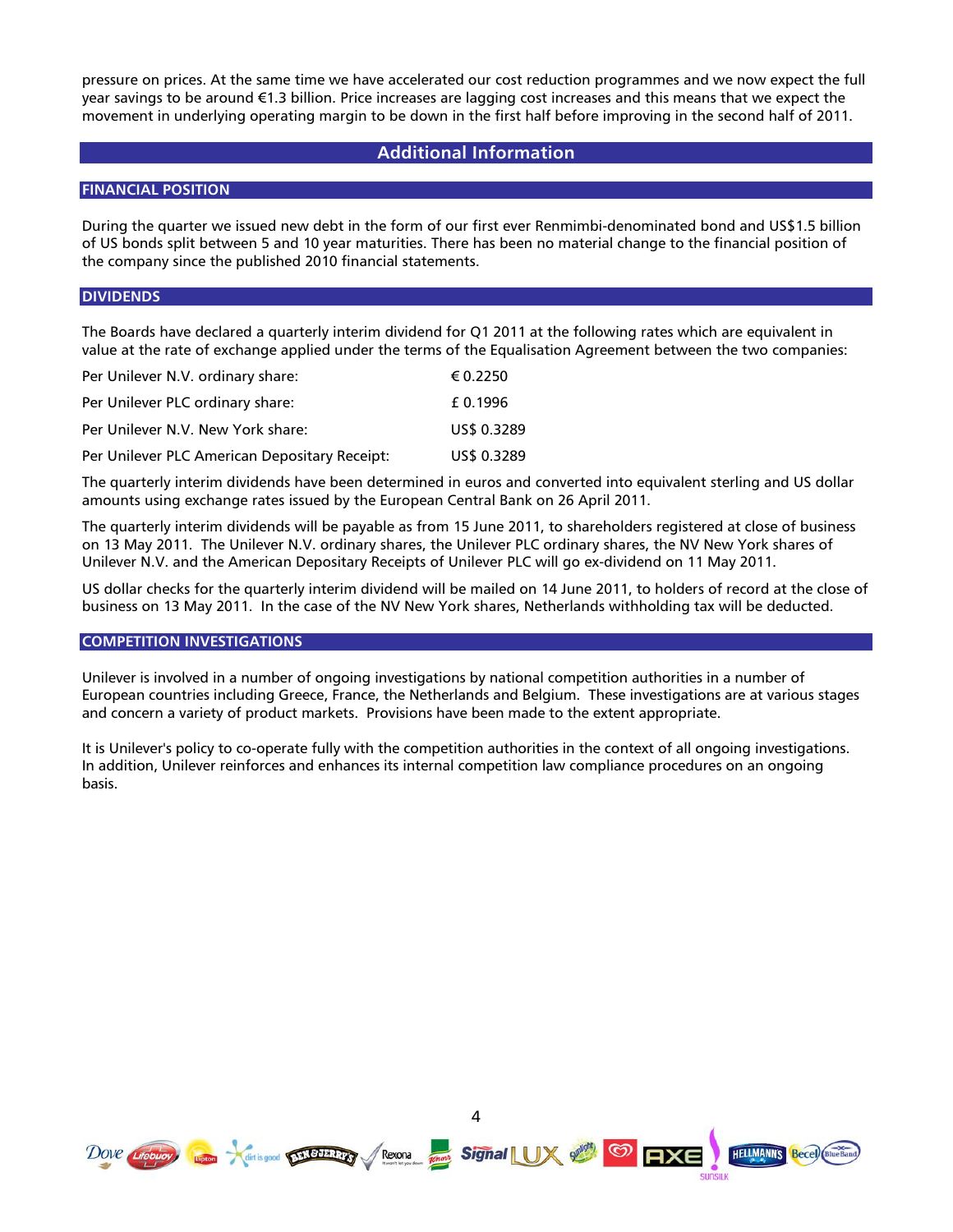### **CAUTIONARY STATEMENT**

This announcement may contain forward-looking statements, including 'forward-looking statements' within the meaning of the United States Private Securities Litigation Reform Act of 1995. Words such as 'expects', 'anticipates', 'intends', 'believes' or the negative of these terms and other similar expressions of future performance or results, and their negatives, are intended to identify such forward-looking statements. These forward-looking statements are based upon current expectations and assumptions regarding anticipated developments and other factors affecting the Group. They are not historical facts, nor are they guarantees of future performance.

Because these forward-looking statements involve risks and uncertainties, there are important factors that could cause actual results to differ materially from those expressed or implied by these forward-looking statements, including, among others, competitive pricing and activities, economic slowdown, industry consolidation, access to credit markets, recruitment levels, reputational risks, commodity prices, continued availability of raw materials, prioritisation of projects, consumption levels, costs, the ability to maintain and manage key customer relationships and supply chain sources, consumer demands, currency values, interest rates, the ability to integrate acquisitions and complete planned divestitures, the ability to complete planned restructuring activities, physical risks, environmental risks, the ability to manage regulatory, tax and legal matters and resolve pending matters within current estimates, legislative, fiscal and regulatory developments, political, economic and social conditions in the geographic markets where the Group operates and new or changed priorities of the Boards. Further details of potential risks and uncertainties affecting the Group are described in the Group's filings with the London Stock Exchange, Euronext Amsterdam and the US Securities and Exchange Commission, including the Group's Annual Report on Form 20-F for the year ended 31 December 2010. These forward-looking statements speak only as of the date of this document. Except as required by any applicable law or regulation, the Group expressly disclaims any obligation or undertaking to release publicly any updates or revisions to any forward-looking statements contained herein to reflect any change in the Group's expectations with regard thereto or any change in events, conditions or circumstances on which any such statement is based.

### **ENQUIRIES**

**Media:** Media Relations Team

|                    | UK +44 20 7822 6010 trevor.gorin@unilever.com |
|--------------------|-----------------------------------------------|
| or+44 13 7294 5925 | paul.matthews@unilever.com                    |
| NL +31 10 217 4844 | flip.dotsch@unilever.com                      |

**Investors:** Investor Relations Team +44 20 7822 6830 investor.relations@unilever.com

There will be a web cast of the results presentation available at: www.unilever.com/ourcompany/investorcentre/results/quarterlyresults/default.asp